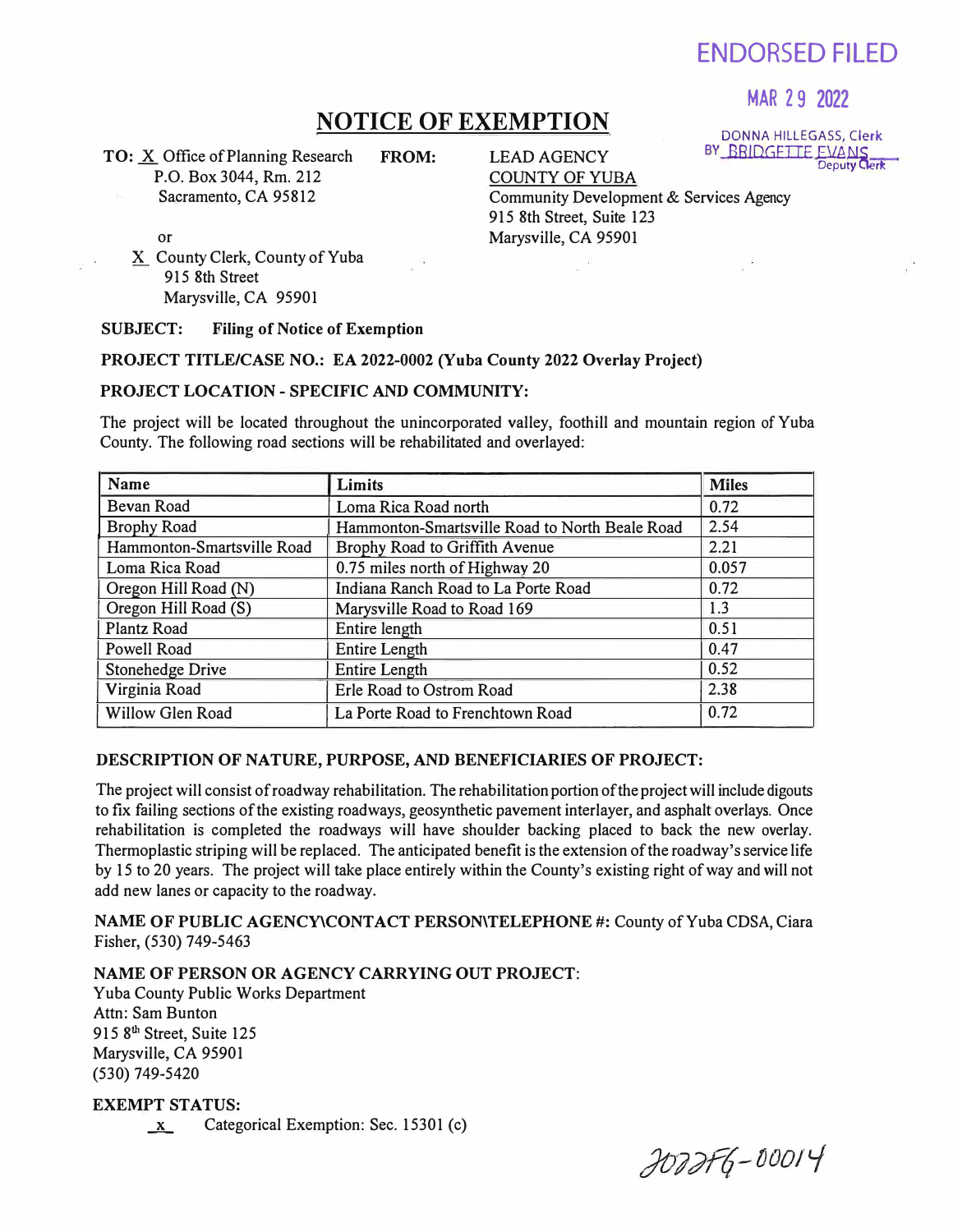**REASONS WHY PROJECT IS EXEMPT:** The project is exempt pursuant to Section 15301(c) of the California Environmental Quality Act (Existing Facilities). Section 15301 exempts projects that involve the operation, repair, maintenance, permitting, leasing, licensing, or minor alteration of existing public or private structures involving negligible or no expansion of use beyond that existing at the time of the lead agencies determination. The project would not be expanding any of the existing roadways; rather it would be helping to made existing roads safer for vehicular traffic.

**CONTACT PERSON: Ciara Fisher TELEPHONE NO.:** 530-749-5463

**SIGNATURE**<br>*Colxa* by *de (* 

**TITLE**  Planner III **DATE RECEIVED FOR FILING**  3/28/2022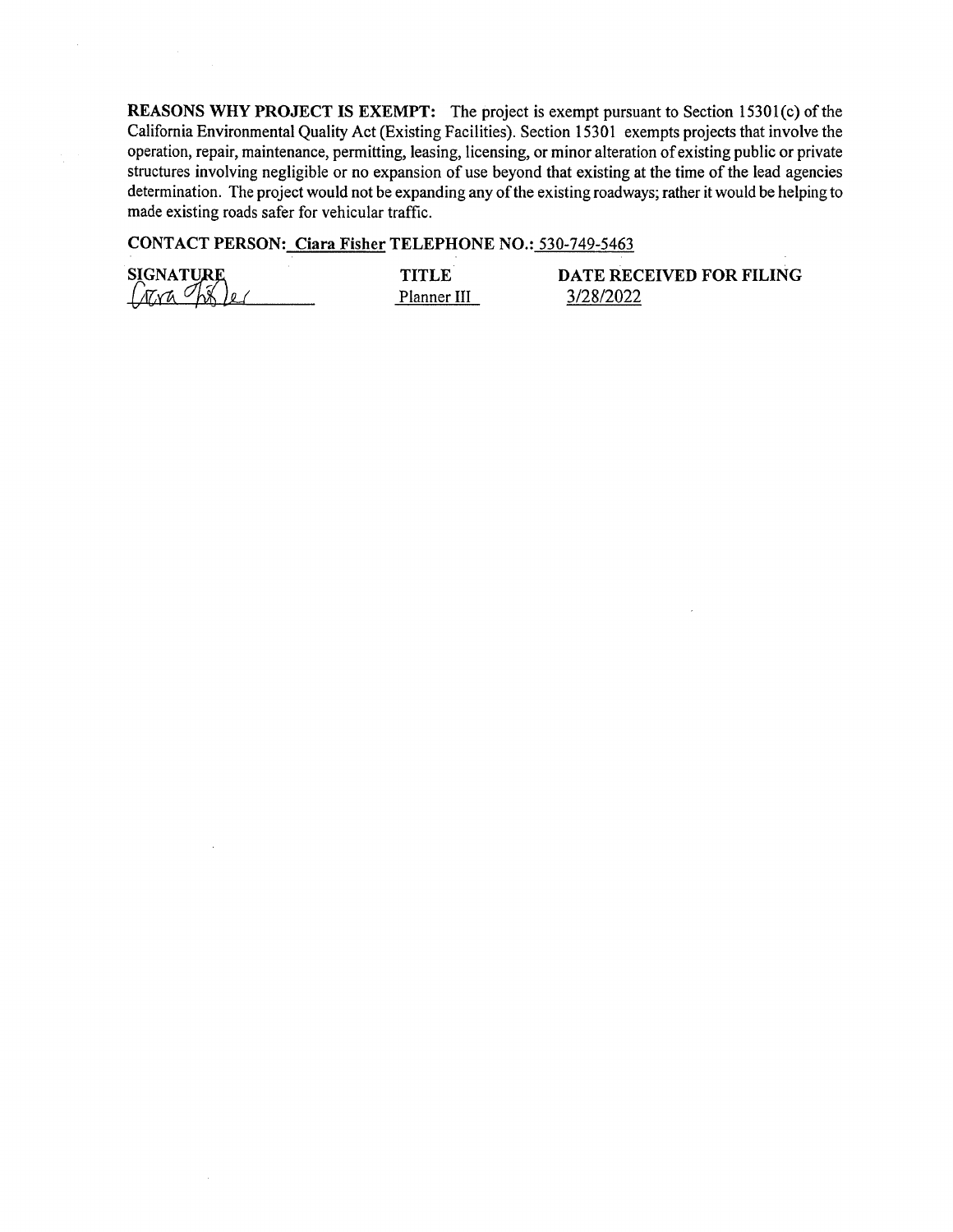DFW 753.Sa (REV. 01/01/22) Previously DFG 753.Sa

|                                                                                                                                                                                                          |                                                         |                                        | <b>RECEIPT NUMBER:</b><br>58 - 03292022 - 14<br>STATE CLEARINGHOUSE NUMBER (If applicable) |                                                                                                                                                                                                                                                                                                                                                                                                                                                                                                                                                                                                                                                                                                                                                                                                                                                                                                                                                         |  |
|----------------------------------------------------------------------------------------------------------------------------------------------------------------------------------------------------------|---------------------------------------------------------|----------------------------------------|--------------------------------------------------------------------------------------------|---------------------------------------------------------------------------------------------------------------------------------------------------------------------------------------------------------------------------------------------------------------------------------------------------------------------------------------------------------------------------------------------------------------------------------------------------------------------------------------------------------------------------------------------------------------------------------------------------------------------------------------------------------------------------------------------------------------------------------------------------------------------------------------------------------------------------------------------------------------------------------------------------------------------------------------------------------|--|
| SEE INSTRUCTIONS ON REVERSE. TYPE OR PRINT CLEARLY.                                                                                                                                                      |                                                         |                                        |                                                                                            |                                                                                                                                                                                                                                                                                                                                                                                                                                                                                                                                                                                                                                                                                                                                                                                                                                                                                                                                                         |  |
| <b>LEAD AGENCY</b>                                                                                                                                                                                       | LEADAGENCY EMAIL                                        |                                        | <b>DATE</b>                                                                                |                                                                                                                                                                                                                                                                                                                                                                                                                                                                                                                                                                                                                                                                                                                                                                                                                                                                                                                                                         |  |
| YUBA COUNTY COMMUNITY DEVELOP SVCS                                                                                                                                                                       |                                                         |                                        | 03/29/2022                                                                                 |                                                                                                                                                                                                                                                                                                                                                                                                                                                                                                                                                                                                                                                                                                                                                                                                                                                                                                                                                         |  |
| COUNTY/STATE AGENCY OF FILING<br><b>YUBA</b>                                                                                                                                                             |                                                         |                                        | 2022FG-00014                                                                               | DOCUMENT NUMBER                                                                                                                                                                                                                                                                                                                                                                                                                                                                                                                                                                                                                                                                                                                                                                                                                                                                                                                                         |  |
| PROJECT TITLE                                                                                                                                                                                            |                                                         |                                        |                                                                                            |                                                                                                                                                                                                                                                                                                                                                                                                                                                                                                                                                                                                                                                                                                                                                                                                                                                                                                                                                         |  |
| EA 2022-0002 (YUBA COUNTY 2022 OVERLAY PROJECT)                                                                                                                                                          |                                                         |                                        |                                                                                            |                                                                                                                                                                                                                                                                                                                                                                                                                                                                                                                                                                                                                                                                                                                                                                                                                                                                                                                                                         |  |
| PROJECT APPLICANT NAME                                                                                                                                                                                   | <b>IPROJECT APPLICANT EMAIL</b>                         |                                        |                                                                                            | PHONE NUMBER                                                                                                                                                                                                                                                                                                                                                                                                                                                                                                                                                                                                                                                                                                                                                                                                                                                                                                                                            |  |
| YUBA COUNTY PUBLIC WORKS                                                                                                                                                                                 |                                                         |                                        | (530) 749-5463                                                                             |                                                                                                                                                                                                                                                                                                                                                                                                                                                                                                                                                                                                                                                                                                                                                                                                                                                                                                                                                         |  |
| PROJECT APPLICANT ADDRESS                                                                                                                                                                                | <b>CITY</b>                                             | <b>STATE</b>                           |                                                                                            | IZIP CODE                                                                                                                                                                                                                                                                                                                                                                                                                                                                                                                                                                                                                                                                                                                                                                                                                                                                                                                                               |  |
| 915 8TH STREET, SUITE 125                                                                                                                                                                                | <b>MARYSVILLE</b>                                       | CA                                     | 95901                                                                                      |                                                                                                                                                                                                                                                                                                                                                                                                                                                                                                                                                                                                                                                                                                                                                                                                                                                                                                                                                         |  |
| PROJECT APPLICANT (Check appropriate box)<br>$ \overline{X} $ Local Public Agency<br>School District                                                                                                     | Other Special District                                  |                                        | State Agency                                                                               | <b>Private Entity</b>                                                                                                                                                                                                                                                                                                                                                                                                                                                                                                                                                                                                                                                                                                                                                                                                                                                                                                                                   |  |
| <b>CHECK APPLICABLE FEES:</b><br>$\Box$ Environmental Impact Report (EIR)<br>Mitigated/Negative Declaration (MND)(ND)<br>П<br>Certified Regulatory Program (CRP) document - payment due directly to CDFW |                                                         | \$3,539.25<br>\$2,548.00<br>\$1,203.25 |                                                                                            | $\frac{1}{2}$ $\frac{1}{2}$ $\frac{1}{2}$ $\frac{1}{2}$ $\frac{1}{2}$ $\frac{1}{2}$ $\frac{1}{2}$ $\frac{1}{2}$ $\frac{1}{2}$ $\frac{1}{2}$ $\frac{1}{2}$ $\frac{1}{2}$ $\frac{1}{2}$ $\frac{1}{2}$ $\frac{1}{2}$ $\frac{1}{2}$ $\frac{1}{2}$ $\frac{1}{2}$ $\frac{1}{2}$ $\frac{1}{2}$ $\frac{1}{2}$ $\frac{1}{2}$<br>$\frac{1}{2}$ $\frac{1}{2}$ $\frac{1}{2}$ $\frac{1}{2}$ $\frac{1}{2}$ $\frac{1}{2}$ $\frac{1}{2}$ $\frac{1}{2}$ $\frac{1}{2}$ $\frac{1}{2}$ $\frac{1}{2}$ $\frac{1}{2}$ $\frac{1}{2}$ $\frac{1}{2}$ $\frac{1}{2}$ $\frac{1}{2}$ $\frac{1}{2}$ $\frac{1}{2}$ $\frac{1}{2}$ $\frac{1}{2}$ $\frac{1}{2}$ $\frac{1}{2}$<br>$\frac{1}{2}$ , $\frac{1}{2}$ , $\frac{1}{2}$ , $\frac{1}{2}$ , $\frac{1}{2}$ , $\frac{1}{2}$ , $\frac{1}{2}$ , $\frac{1}{2}$ , $\frac{1}{2}$ , $\frac{1}{2}$ , $\frac{1}{2}$ , $\frac{1}{2}$ , $\frac{1}{2}$ , $\frac{1}{2}$ , $\frac{1}{2}$ , $\frac{1}{2}$ , $\frac{1}{2}$ , $\frac{1}{2}$ , $\frac{1$ |  |
| ⊠ Exempt from fee<br><b>K</b> Notice of Exemption (attach)<br>□ CDFW No Effect Determination (attach)<br>$\Box$ Fee previously paid (attach previously issued cash receipt copy)                         |                                                         |                                        |                                                                                            |                                                                                                                                                                                                                                                                                                                                                                                                                                                                                                                                                                                                                                                                                                                                                                                                                                                                                                                                                         |  |
| Water Right Application or Petition Fee (State Water Resources Control Board only)<br>$\Box$ County documentary handling fee<br>0.00<br>$\Box$ Other                                                     |                                                         | \$850.00                               | s<br>\$<br>\$                                                                              |                                                                                                                                                                                                                                                                                                                                                                                                                                                                                                                                                                                                                                                                                                                                                                                                                                                                                                                                                         |  |
| PAYMENT METHOD:<br>$\Box$ Credit<br>$\Box$ Check<br>$\boxtimes$ Other<br>$\Box$ Cash                                                                                                                     |                                                         | <b>TOTAL RECEIVED</b>                  | \$                                                                                         | \$0.00                                                                                                                                                                                                                                                                                                                                                                                                                                                                                                                                                                                                                                                                                                                                                                                                                                                                                                                                                  |  |
| <b>SIGNATURE</b><br>x Bridgette Evans                                                                                                                                                                    | IAGENCY OF FILING PRINTED NAME AND TITLE<br>gelle Evans |                                        |                                                                                            | Deputy                                                                                                                                                                                                                                                                                                                                                                                                                                                                                                                                                                                                                                                                                                                                                                                                                                                                                                                                                  |  |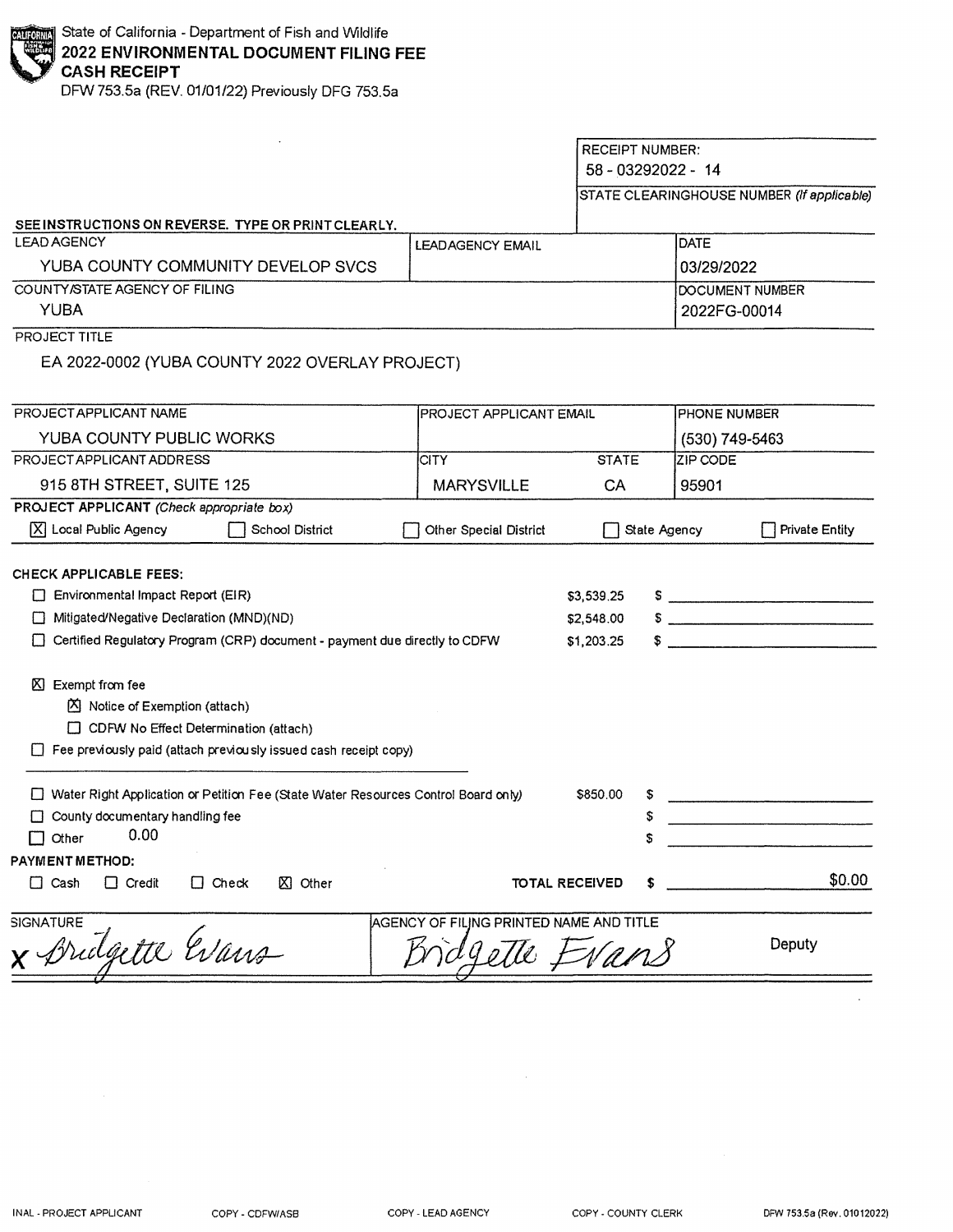

State of California - Department of Fish and Wildlife **2022 ENVIRONMENTAL DOCUMENT FILING FEE CASH RECEIPT** 

DFW 753.Sa (REV. 01/01/22) Previously DFG 753.Sa

## **NOTICE**

Each project applicant shall remit to the county clerk the environmental filing fee before or at the time of filing a Notice of Determination (Pub. Resources Code, § 21152; Fish & G. Code, § 711.4, subdivision (d); Cal. Code Regs., tit. 14, § 753.5). Without the appropriate fee, statutory or categorical exemption, or a valid No Effect Determination issued by the California Department of Fish and Wildlife (CDFW), the Notice of Determination is not operative, vested, or final. and shall not be accepted by the county clerk.

## **COUNTY DOCUMENTARY HANDLING FEE**

The county clerk may charge **a** documentary handling fee of fifty dollars (\$50) per filing in addition to the environmental filing fee (Fish & G. Code, § 711.4, subd. (e); Cal. Code Regs., tit. 14, § 753.5, subd. (g)(1)). A county board of supervisors shall have the authority to increase or decrease the fee or charge, that is otherwise authorized to be levied by another provision of law, in the amount reasonably necessary to recover the cost of providing any product or service or the cost of enforcing any regulation for which the fee or charge is levied (Gov. Code. § 54985. subd. (a)).

## **COLLECTION PROCEDURES FOR COUNTY GOVERNMENTS**

**Filing Notice of Determination (NOD):** 

- □ Collect environmental filing fee or copy of previously issued cash receipt. *(Do* not co/feet fee if project applicant presents a No Effect Determination signed by CDFW An additional fee is required for each separate environmental document. An addendum is not considered a separate environmental document. Checks should be made payable to the county.)
- □ Issue cash receipt to project applicant.
- □ Attach copy of cash receipt and, if applicable, previously issued cash receipt, to NOD.
- □ Mail filing fees for **CRP** document to CDFW prior to filing the NOD or equivalent final approval (Cal. Code Regs. Tit. 14, § 753.5 (b)(5)). The CRP should request receipt from CDFW to show proof of payment for 'filing the NOD or equivalent approval. Please mail payment to address below made attention to the Cash Receipts Unit of the Accounting Services Branch.

If the project applicant presents a No Effect Determination signed by CDFW, also:

□ Attach No Effect Determination to NOD (no environmental filing fee is due).

Filing Notice of Exemption (NOE) (Statutorily or categorically exempt project (Cal. Code Regs., tit. 14, §§ 15260-15285, 15300-15333))

- □ Issue cash receipt to project applicant.
- □ Attach copy of cash receipt to NOE (no environmental filing fee is due).

Within 30 days after the end of each month in which the environmental filing fees are collected, each county shall summarize and record the amount collected on the monthly State of California Form No. CA25 (TC31) and remit the amount collected to the State Treasurer. Identify the remittance on Form No. CA25 as "Environmental Document Filing Fees" per Fish and Game Code section 711.4.

**The county clerk shall mail the following documents to CDFW on a monthly basis:** 

- ✓ A photocopy of the monthly State of California Form No. CA25 (TC31)
- ✓ CDFW/ASB copies of all cash receipts (including all voided receipts)
- ✓ A copy of all CDFW No Effect Determinations filed in lieu of fee payment
- A copy of all NODs filed with the county during the preceding month
- A list of the name, address and telephone number of all project applicants for which an NOD has been filed. If this information is contained on the cash receipt filed with CDFW under California Code of Regulations, title 14, section 753.5, subdivision (e)(6), no additional information is required.

## **DOCUMENT RETENTION**

The county shall retain two copies of the cash receipt (for lead agency and county clerk) and a copy of all documents described above **for** at least 12 months.

## **RECEIPT NUMBER**

# The first two digits automatically populate by making the appropriate selection in the County/State Agency of Filing drop down menu.

# The next eight digits automatically populate when a date is entered.

# The last three digits correspond with the sequential order of issuance for each calendar year. For example, the first receipt number issued on January 1 should end in 001. If a county issued 252 receipts for the year ending on December 31, the last receipt number should end in 252. CDFW recommends that counties and state agencies 1) save a local copy of this form, and 2) track receipt numbers on a spreadsheet tabbed by month to ensure accuracy.

## **DO NOT COMBINE THE ENVIRONMENTAL FEES WITH THE STATE SHARE OF FISH AND WILDLIFE FEES.**

**Mail to:**  Galifornia Department of Fish and Wildlife Accounting Services Branch P .0. Box 944209 Sacramento, California 94244-2090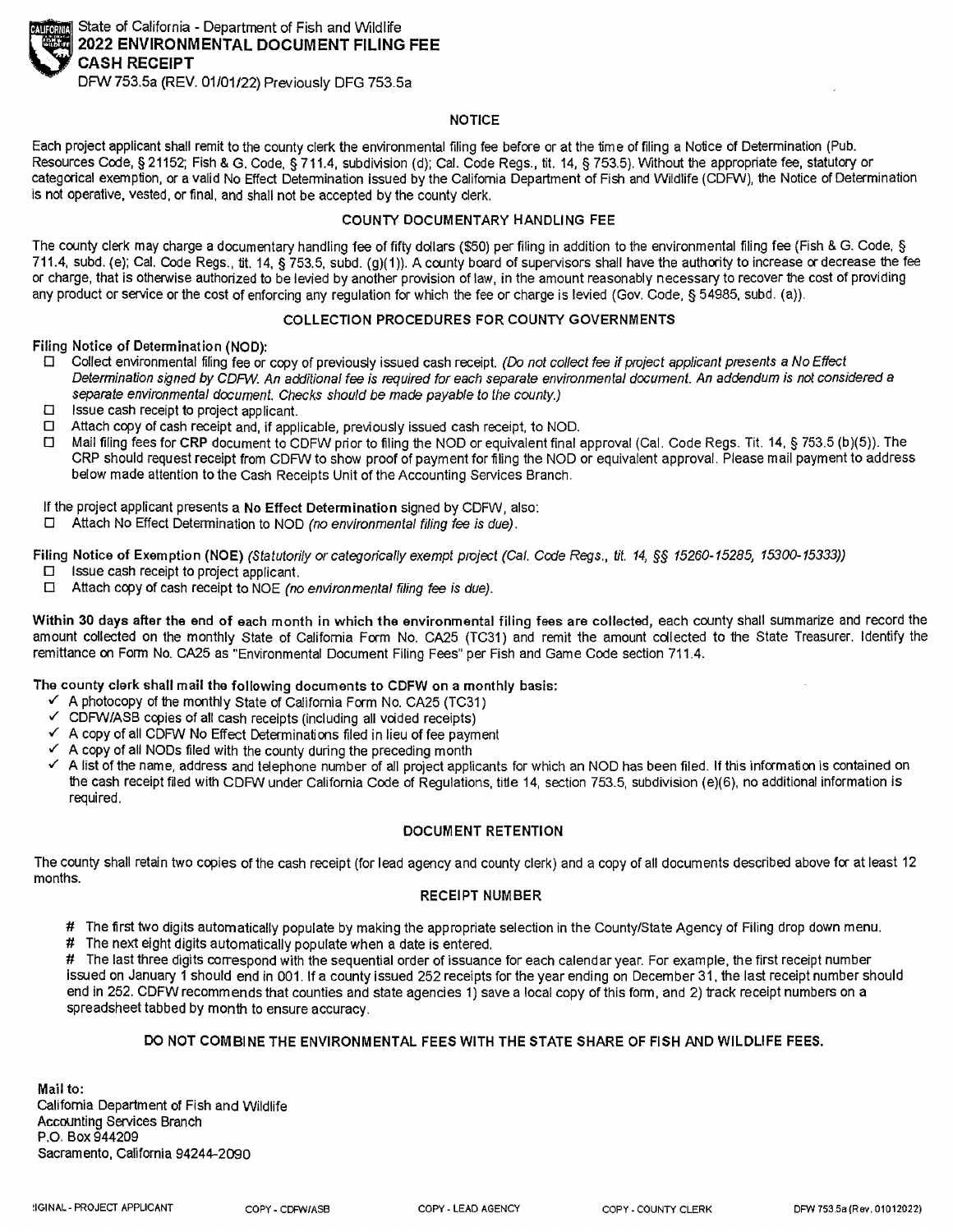DFW 753.5a (REV. 01/01/22) Previously DFG 753.5a

|                                                                                                                                                                                                                                                                                                                           |                                                        | <b>RECEIPT NUMBER:</b><br>58 - 03292022 - 14<br>STATE CLEARINGHOUSE NUMBER (If applicable) |                |                       |  |
|---------------------------------------------------------------------------------------------------------------------------------------------------------------------------------------------------------------------------------------------------------------------------------------------------------------------------|--------------------------------------------------------|--------------------------------------------------------------------------------------------|----------------|-----------------------|--|
|                                                                                                                                                                                                                                                                                                                           |                                                        |                                                                                            |                |                       |  |
| SEE INSTRUCTIONS ON REVERSE. TYPE OR PRINT CLEARLY.<br><b>LEAD AGENCY</b>                                                                                                                                                                                                                                                 | <b>LEADAGENCY EMAIL</b>                                |                                                                                            | DATE           |                       |  |
| YUBA COUNTY COMMUNITY DEVELOP SVCS                                                                                                                                                                                                                                                                                        |                                                        |                                                                                            | 03/29/2022     |                       |  |
| COUNTY/STATE AGENCY OF FILING                                                                                                                                                                                                                                                                                             |                                                        |                                                                                            |                | DOCUMENT NUMBER       |  |
| <b>YUBA</b>                                                                                                                                                                                                                                                                                                               |                                                        |                                                                                            | 2022FG-00014   |                       |  |
| PROJECT TITLE                                                                                                                                                                                                                                                                                                             |                                                        |                                                                                            |                |                       |  |
| EA 2022-0002 (YUBA COUNTY 2022 OVERLAY PROJECT)                                                                                                                                                                                                                                                                           |                                                        |                                                                                            |                |                       |  |
| PROJECT APPLICANT NAME                                                                                                                                                                                                                                                                                                    |                                                        | <b>PROJECT APPLICANT EMAIL</b>                                                             |                | <b>PHONE NUMBER</b>   |  |
| YUBA COUNTY PUBLIC WORKS                                                                                                                                                                                                                                                                                                  |                                                        |                                                                                            | (530) 749-5463 |                       |  |
| PROJECT APPLICANT ADDRESS                                                                                                                                                                                                                                                                                                 | ICITY.                                                 | <b>STATE</b>                                                                               | ZIP CODE       |                       |  |
| 915 8TH STREET, SUITE 125                                                                                                                                                                                                                                                                                                 | <b>MARYSVILLE</b>                                      | CA                                                                                         | 95901          |                       |  |
| PROJECT APPLICANT (Check appropriate box)                                                                                                                                                                                                                                                                                 |                                                        |                                                                                            |                |                       |  |
| $[\overline{X}]$ Local Public Agency<br>School District                                                                                                                                                                                                                                                                   | Other Special District                                 |                                                                                            | State Agency   | <b>Private Entity</b> |  |
| <b>CHECK APPLICABLE FEES:</b><br>Environmental Impact Report (EIR)<br>$\Box$<br>□ Mitigated/Negative Declaration (MND)(ND)<br>Certified Regulatory Program (CRP) document - payment due directly to CDFW<br>$\boxtimes$ Exempt from fee<br><b>K</b> Notice of Exemption (attach)<br>CDFW No Effect Determination (attach) |                                                        | \$3,539.25<br>\$2,548.00<br>\$1,203.25                                                     |                |                       |  |
| $\Box$ Fee previously paid (attach previously issued cash receipt copy)                                                                                                                                                                                                                                                   |                                                        |                                                                                            |                |                       |  |
| Water Right Application or Petition Fee (State Water Resources Control Board only)<br>County documentary handling fee<br>0.00<br>$\Box$ Other                                                                                                                                                                             |                                                        | \$850.00<br>\$<br>\$<br>\$                                                                 |                |                       |  |
| PAYMENT METHOD:<br>$\Box$ Credit<br>$\Box$ Check<br><b>図</b> Other<br>$\Box$ Cash                                                                                                                                                                                                                                         |                                                        | <b>TOTAL RECEIVED</b>                                                                      | s              | \$0.00                |  |
| <b>SIGNATURE</b><br>x Bridgette Evans                                                                                                                                                                                                                                                                                     | AGENCY OF FILING PRINTED NAME AND TITLE<br>gette Evans |                                                                                            |                | Deputy                |  |